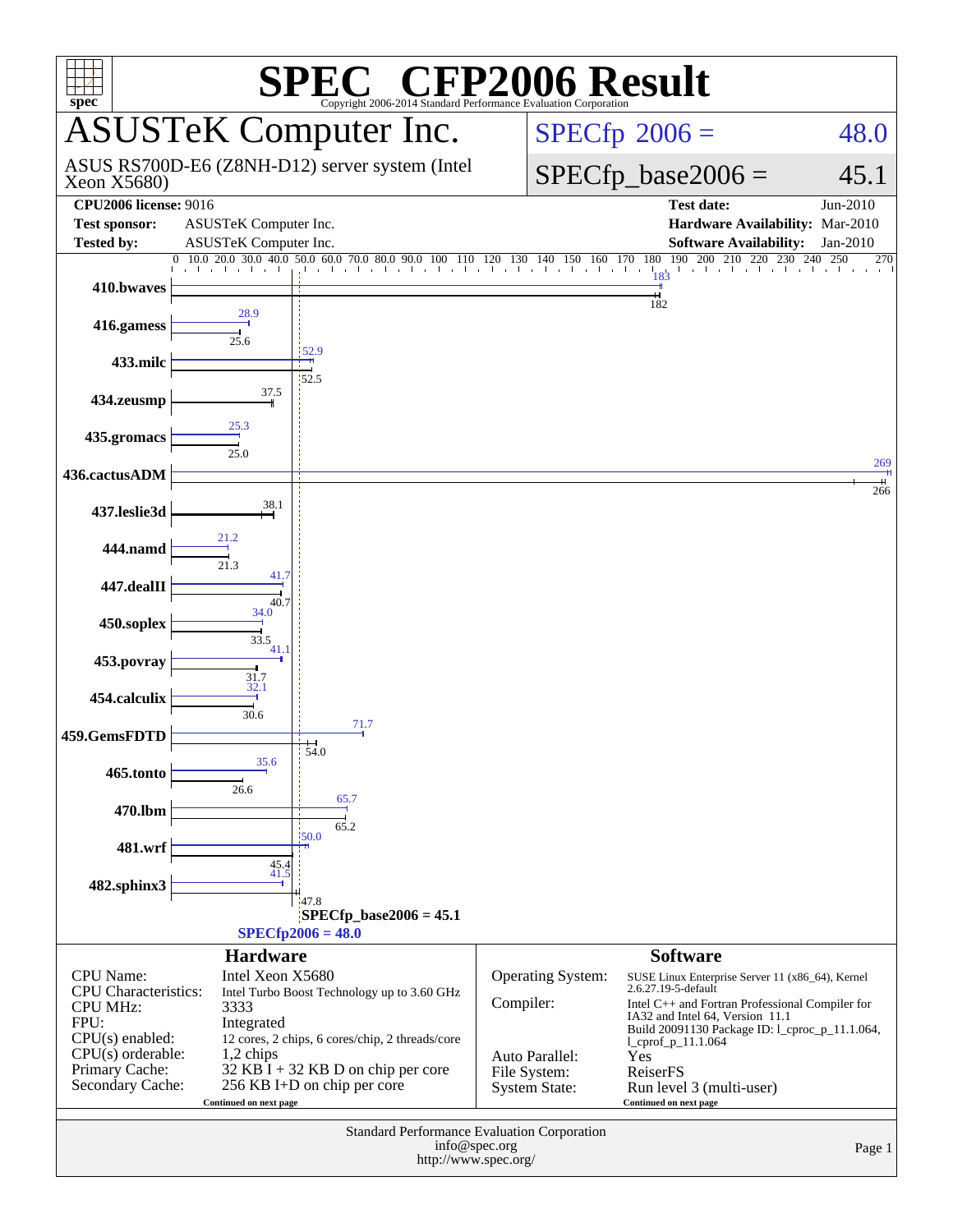

## ASUSTeK Computer Inc.

Xeon X5680) ASUS RS700D-E6 (Z8NH-D12) server system (Intel  $SPECfp2006 = 48.0$  $SPECfp2006 = 48.0$ 

### $SPECfp\_base2006 = 45.1$

| <b>CPU2006 license: 9016</b>                                                      |                                                                                                                                                   |                                                            | <b>Test date:</b><br>$Jun-2010$             |  |  |  |
|-----------------------------------------------------------------------------------|---------------------------------------------------------------------------------------------------------------------------------------------------|------------------------------------------------------------|---------------------------------------------|--|--|--|
| <b>Test sponsor:</b>                                                              | ASUSTeK Computer Inc.                                                                                                                             |                                                            | Hardware Availability: Mar-2010             |  |  |  |
| <b>Tested by:</b>                                                                 | <b>ASUSTeK Computer Inc.</b>                                                                                                                      |                                                            | <b>Software Availability:</b><br>$Jan-2010$ |  |  |  |
| L3 Cache:<br>Other Cache:<br>Memory:<br>Disk Subsystem:<br><b>Other Hardware:</b> | 12 MB I+D on chip per chip<br>None<br>48 GB (12 x 4 GB PC3-10600R, CL=9)<br>HITACHI HDT725050VLA360 1 x 500 GB SATAII, 7200<br><b>RPM</b><br>None | <b>Base Pointers:</b><br>Peak Pointers:<br>Other Software: | $64$ -bit<br>$32/64$ -bit<br>None           |  |  |  |

| <b>Results Table</b> |                |              |                |       |                |             |                |              |                |              |                |              |
|----------------------|----------------|--------------|----------------|-------|----------------|-------------|----------------|--------------|----------------|--------------|----------------|--------------|
|                      | <b>Base</b>    |              |                |       |                | <b>Peak</b> |                |              |                |              |                |              |
| <b>Benchmark</b>     | <b>Seconds</b> | <b>Ratio</b> | <b>Seconds</b> | Ratio | <b>Seconds</b> | Ratio       | <b>Seconds</b> | <b>Ratio</b> | <b>Seconds</b> | <b>Ratio</b> | <b>Seconds</b> | <b>Ratio</b> |
| 410.bwayes           | 75.1           | 181          | 74.5           | 182   | 74.3           | 183         | 74.3           | 183          | 74.1           | 183          | 74.1           | 183          |
| 416.gamess           | 769            | 25.4         | 764            | 25.6  | 765            | 25.6        | 677            | 28.9         | 678            | 28.9         | 678            | 28.9         |
| 433.milc             | 175            | 52.5         | 175            | 52.5  | 175            | 52.4        | 174            | 52.9         | 173            | 53.0         | 177            | 51.7         |
| 434.zeusmp           | 243            | 37.5         | 239            | 38.1  | 243            | 37.5        | 243            | 37.5         | 239            | 38.1         | 243            | 37.5         |
| 435.gromacs          | 286            | 25.0         | 285            | 25.0  | 285            | 25.0        | 282            | 25.3         | 281            | 25.4         | 283            | 25.2         |
| 436.cactusADM        | 46.8           | 256          | 45.0           | 266   | 44.8           | 267         | 44.6           | 268          | 44.4           | 269          | 44.4           | 269          |
| 437.leslie3d         | 278            | 33.8         | 247            | 38.1  | 246            | 38.2        | 278            | 33.8         | 247            | 38.1         | 246            | 38.2         |
| 444.namd             | 377            | 21.3         | 377            | 21.3  | 377            | 21.3        | 382            | 21.0         | 379            | 21.2         | 379            | 21.2         |
| 447.dealII           | 279            | 41.0         | 281            | 40.7  | 281            | 40.7        | 274            | 41.8         | 274            | 41.7         | 274            | 41.7         |
| 450.soplex           | 247            | 33.8         | 249            | 33.5  | 251            | 33.2        | 246            | 33.9         | 245            | 34.0         | 245            | 34.1         |
| 453.povray           | 166            | 32.0         | 168            | 31.7  | 168            | 31.7        | 130            | 40.9         | 129            | 41.3         | 129            | 41.1         |
| 454.calculix         | 271            | 30.5         | 270            | 30.6  | 269            | 30.7        | 257            | 32.1         | 257            | 32.1         | 259            | 31.8         |
| 459.GemsFDTD         | 196            | 54.0         | 195            | 54.4  | 209            | 50.8        | 148            | 71.8         | 148            | 71.7         | 148            | 71.5         |
| 465.tonto            | 369            | 26.7         | 370            | 26.6  | 371            | 26.6        | 277            | 35.6         | 277            | 35.6         | 277            | 35.5         |
| 470.1bm              | 211            | 65.2         | 211            | 65.2  | 212            | 65.0        | 209            | 65.7         | 209            | 65.7         | 209            | 65.6         |
| 481.wrf              | 248            | 45.0         | 246            | 45.5  | 246            | 45.4        | 223            | 50.0         | 223            | 50.0         | 219            | 51.1         |
| 482.sphinx3          | 418            | 46.7         | 408            | 47.8  | 408            | 47.8        | 469            | 41.5         | 468            | 41.6         | 472            | 41.3         |

Results appear in the [order in which they were run.](http://www.spec.org/auto/cpu2006/Docs/result-fields.html#RunOrder) Bold underlined text [indicates a median measurement.](http://www.spec.org/auto/cpu2006/Docs/result-fields.html#Median)

### **[Operating System Notes](http://www.spec.org/auto/cpu2006/Docs/result-fields.html#OperatingSystemNotes)**

 'ulimit -s unlimited' was used to set the stack size to unlimited prior to run OMP\_NUM\_THREADS set to number of cores KMP\_AFFINITY set to granularity=fine,scatter KMP\_STACKSIZE set to 200M

### **[Component Notes](http://www.spec.org/auto/cpu2006/Docs/result-fields.html#ComponentNotes)**

 Tested system case compliance with Intel EEB 3.61 spec SSI Server Power Supply 650W or higher System was configured with ASPEED AST2050 VGA (on board VGA)

> Standard Performance Evaluation Corporation [info@spec.org](mailto:info@spec.org) <http://www.spec.org/>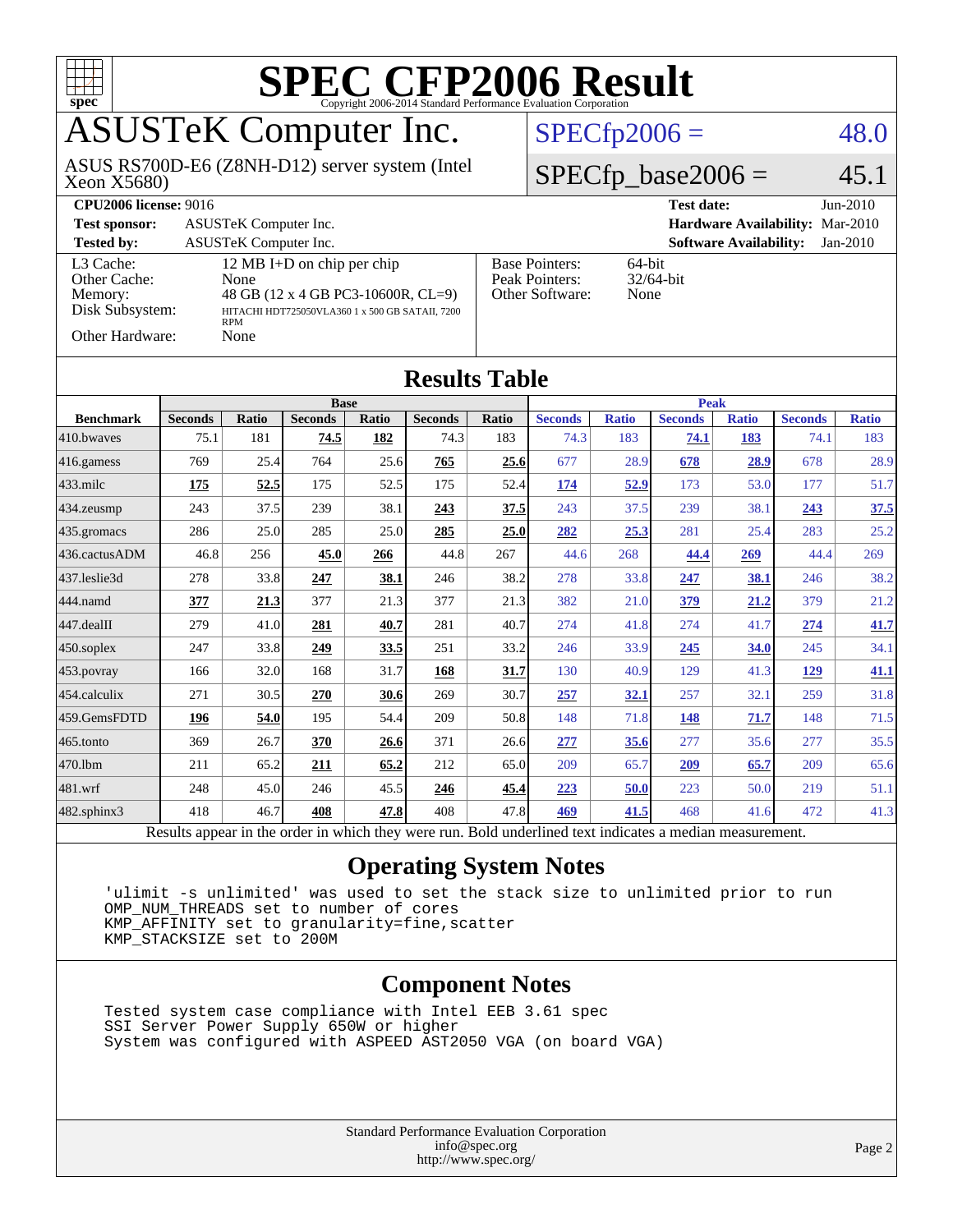

## ASUSTeK Computer Inc.

ASUS RS700D-E6 (Z8NH-D12) server system (Intel

 $SPECfp2006 = 48.0$  $SPECfp2006 = 48.0$ 

Xeon X5680)

**[Test sponsor:](http://www.spec.org/auto/cpu2006/Docs/result-fields.html#Testsponsor)** ASUSTeK Computer Inc. **[Hardware Availability:](http://www.spec.org/auto/cpu2006/Docs/result-fields.html#HardwareAvailability)** Mar-2010 **[Tested by:](http://www.spec.org/auto/cpu2006/Docs/result-fields.html#Testedby)** ASUSTeK Computer Inc. **[Software Availability:](http://www.spec.org/auto/cpu2006/Docs/result-fields.html#SoftwareAvailability)** Jan-2010

 $SPECfp\_base2006 = 45.1$ **[CPU2006 license:](http://www.spec.org/auto/cpu2006/Docs/result-fields.html#CPU2006license)** 9016 **[Test date:](http://www.spec.org/auto/cpu2006/Docs/result-fields.html#Testdate)** Jun-2010

### **[General Notes](http://www.spec.org/auto/cpu2006/Docs/result-fields.html#GeneralNotes)**

Binaries were compiled on SLES 10 with Binutils 2.18.50.0.7.20080502

### **[Base Compiler Invocation](http://www.spec.org/auto/cpu2006/Docs/result-fields.html#BaseCompilerInvocation)**

[C benchmarks](http://www.spec.org/auto/cpu2006/Docs/result-fields.html#Cbenchmarks):  $\text{icc}$   $-\text{m64}$ 

[C++ benchmarks:](http://www.spec.org/auto/cpu2006/Docs/result-fields.html#CXXbenchmarks) [icpc -m64](http://www.spec.org/cpu2006/results/res2010q3/cpu2006-20100705-12176.flags.html#user_CXXbase_intel_icpc_64bit_bedb90c1146cab66620883ef4f41a67e)

[Fortran benchmarks](http://www.spec.org/auto/cpu2006/Docs/result-fields.html#Fortranbenchmarks): [ifort -m64](http://www.spec.org/cpu2006/results/res2010q3/cpu2006-20100705-12176.flags.html#user_FCbase_intel_ifort_64bit_ee9d0fb25645d0210d97eb0527dcc06e)

[Benchmarks using both Fortran and C](http://www.spec.org/auto/cpu2006/Docs/result-fields.html#BenchmarksusingbothFortranandC): [icc -m64](http://www.spec.org/cpu2006/results/res2010q3/cpu2006-20100705-12176.flags.html#user_CC_FCbase_intel_icc_64bit_0b7121f5ab7cfabee23d88897260401c) [ifort -m64](http://www.spec.org/cpu2006/results/res2010q3/cpu2006-20100705-12176.flags.html#user_CC_FCbase_intel_ifort_64bit_ee9d0fb25645d0210d97eb0527dcc06e)

### **[Base Portability Flags](http://www.spec.org/auto/cpu2006/Docs/result-fields.html#BasePortabilityFlags)**

| 410.bwaves: -DSPEC CPU LP64                |                                                                |
|--------------------------------------------|----------------------------------------------------------------|
| 416.gamess: -DSPEC_CPU_LP64                |                                                                |
| 433.milc: -DSPEC CPU LP64                  |                                                                |
| 434.zeusmp: -DSPEC_CPU_LP64                |                                                                |
| 435.gromacs: -DSPEC_CPU_LP64 -nofor_main   |                                                                |
| 436.cactusADM: -DSPEC CPU LP64 -nofor main |                                                                |
| 437.leslie3d: -DSPEC CPU LP64              |                                                                |
| 444.namd: -DSPEC CPU LP64                  |                                                                |
| 447.dealII: -DSPEC CPU LP64                |                                                                |
| 450.soplex: -DSPEC_CPU_LP64                |                                                                |
| 453.povray: -DSPEC_CPU_LP64                |                                                                |
| 454.calculix: -DSPEC CPU LP64 -nofor main  |                                                                |
| 459. GemsFDTD: - DSPEC CPU LP64            |                                                                |
| 465.tonto: -DSPEC CPU LP64                 |                                                                |
| 470.1bm: - DSPEC CPU LP64                  |                                                                |
|                                            | 481.wrf: -DSPEC CPU_LP64 -DSPEC_CPU_CASE_FLAG -DSPEC_CPU_LINUX |
| 482.sphinx3: -DSPEC CPU LP64               |                                                                |

### **[Base Optimization Flags](http://www.spec.org/auto/cpu2006/Docs/result-fields.html#BaseOptimizationFlags)**

[C benchmarks](http://www.spec.org/auto/cpu2006/Docs/result-fields.html#Cbenchmarks): [-xSSE4.2](http://www.spec.org/cpu2006/results/res2010q3/cpu2006-20100705-12176.flags.html#user_CCbase_f-xSSE42_f91528193cf0b216347adb8b939d4107) [-ipo](http://www.spec.org/cpu2006/results/res2010q3/cpu2006-20100705-12176.flags.html#user_CCbase_f-ipo) [-O3](http://www.spec.org/cpu2006/results/res2010q3/cpu2006-20100705-12176.flags.html#user_CCbase_f-O3) [-no-prec-div](http://www.spec.org/cpu2006/results/res2010q3/cpu2006-20100705-12176.flags.html#user_CCbase_f-no-prec-div) [-static](http://www.spec.org/cpu2006/results/res2010q3/cpu2006-20100705-12176.flags.html#user_CCbase_f-static) [-parallel](http://www.spec.org/cpu2006/results/res2010q3/cpu2006-20100705-12176.flags.html#user_CCbase_f-parallel) [-opt-prefetch](http://www.spec.org/cpu2006/results/res2010q3/cpu2006-20100705-12176.flags.html#user_CCbase_f-opt-prefetch) [C++ benchmarks:](http://www.spec.org/auto/cpu2006/Docs/result-fields.html#CXXbenchmarks) [-xSSE4.2](http://www.spec.org/cpu2006/results/res2010q3/cpu2006-20100705-12176.flags.html#user_CXXbase_f-xSSE42_f91528193cf0b216347adb8b939d4107) [-ipo](http://www.spec.org/cpu2006/results/res2010q3/cpu2006-20100705-12176.flags.html#user_CXXbase_f-ipo) [-O3](http://www.spec.org/cpu2006/results/res2010q3/cpu2006-20100705-12176.flags.html#user_CXXbase_f-O3) [-no-prec-div](http://www.spec.org/cpu2006/results/res2010q3/cpu2006-20100705-12176.flags.html#user_CXXbase_f-no-prec-div) [-static](http://www.spec.org/cpu2006/results/res2010q3/cpu2006-20100705-12176.flags.html#user_CXXbase_f-static) [-parallel](http://www.spec.org/cpu2006/results/res2010q3/cpu2006-20100705-12176.flags.html#user_CXXbase_f-parallel) [-opt-prefetch](http://www.spec.org/cpu2006/results/res2010q3/cpu2006-20100705-12176.flags.html#user_CXXbase_f-opt-prefetch) [Fortran benchmarks](http://www.spec.org/auto/cpu2006/Docs/result-fields.html#Fortranbenchmarks): [-xSSE4.2](http://www.spec.org/cpu2006/results/res2010q3/cpu2006-20100705-12176.flags.html#user_FCbase_f-xSSE42_f91528193cf0b216347adb8b939d4107) [-ipo](http://www.spec.org/cpu2006/results/res2010q3/cpu2006-20100705-12176.flags.html#user_FCbase_f-ipo) [-O3](http://www.spec.org/cpu2006/results/res2010q3/cpu2006-20100705-12176.flags.html#user_FCbase_f-O3) [-no-prec-div](http://www.spec.org/cpu2006/results/res2010q3/cpu2006-20100705-12176.flags.html#user_FCbase_f-no-prec-div) [-static](http://www.spec.org/cpu2006/results/res2010q3/cpu2006-20100705-12176.flags.html#user_FCbase_f-static) [-parallel](http://www.spec.org/cpu2006/results/res2010q3/cpu2006-20100705-12176.flags.html#user_FCbase_f-parallel) [-opt-prefetch](http://www.spec.org/cpu2006/results/res2010q3/cpu2006-20100705-12176.flags.html#user_FCbase_f-opt-prefetch) Continued on next page

Standard Performance Evaluation Corporation [info@spec.org](mailto:info@spec.org) <http://www.spec.org/>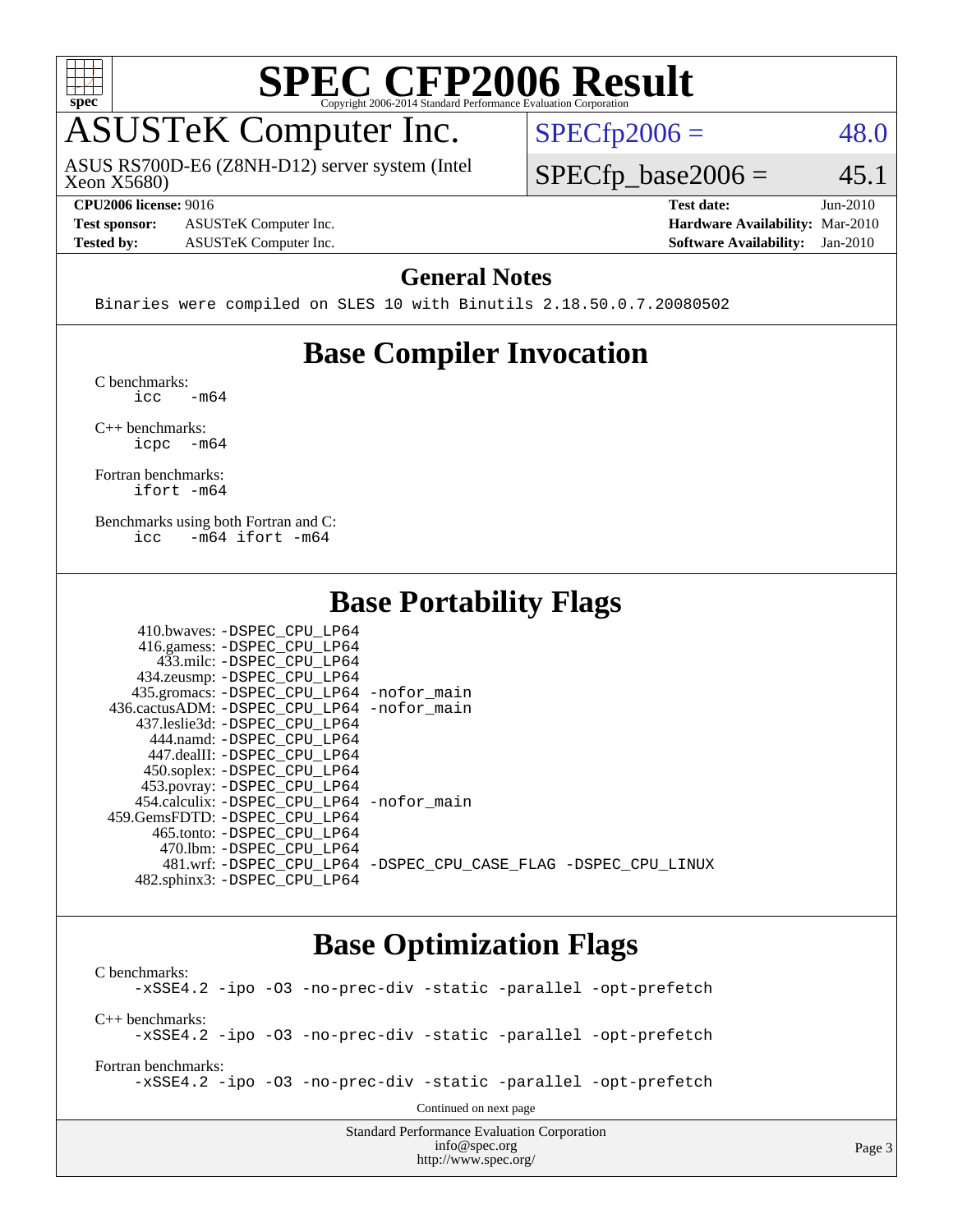

## ASUSTeK Computer Inc.

Xeon X5680) ASUS RS700D-E6 (Z8NH-D12) server system (Intel  $SPECfp2006 = 48.0$  $SPECfp2006 = 48.0$ 

### **[CPU2006 license:](http://www.spec.org/auto/cpu2006/Docs/result-fields.html#CPU2006license)** 9016 **[Test date:](http://www.spec.org/auto/cpu2006/Docs/result-fields.html#Testdate)** Jun-2010

**[Test sponsor:](http://www.spec.org/auto/cpu2006/Docs/result-fields.html#Testsponsor)** ASUSTeK Computer Inc. **[Hardware Availability:](http://www.spec.org/auto/cpu2006/Docs/result-fields.html#HardwareAvailability)** Mar-2010

 $SPECTp\_base2006 = 45.1$ 

**[Tested by:](http://www.spec.org/auto/cpu2006/Docs/result-fields.html#Testedby)** ASUSTeK Computer Inc. **[Software Availability:](http://www.spec.org/auto/cpu2006/Docs/result-fields.html#SoftwareAvailability)** Jan-2010

### **[Base Optimization Flags \(Continued\)](http://www.spec.org/auto/cpu2006/Docs/result-fields.html#BaseOptimizationFlags)**

[Benchmarks using both Fortran and C](http://www.spec.org/auto/cpu2006/Docs/result-fields.html#BenchmarksusingbothFortranandC):

[-xSSE4.2](http://www.spec.org/cpu2006/results/res2010q3/cpu2006-20100705-12176.flags.html#user_CC_FCbase_f-xSSE42_f91528193cf0b216347adb8b939d4107) [-ipo](http://www.spec.org/cpu2006/results/res2010q3/cpu2006-20100705-12176.flags.html#user_CC_FCbase_f-ipo) [-O3](http://www.spec.org/cpu2006/results/res2010q3/cpu2006-20100705-12176.flags.html#user_CC_FCbase_f-O3) [-no-prec-div](http://www.spec.org/cpu2006/results/res2010q3/cpu2006-20100705-12176.flags.html#user_CC_FCbase_f-no-prec-div) [-static](http://www.spec.org/cpu2006/results/res2010q3/cpu2006-20100705-12176.flags.html#user_CC_FCbase_f-static) [-parallel](http://www.spec.org/cpu2006/results/res2010q3/cpu2006-20100705-12176.flags.html#user_CC_FCbase_f-parallel) [-opt-prefetch](http://www.spec.org/cpu2006/results/res2010q3/cpu2006-20100705-12176.flags.html#user_CC_FCbase_f-opt-prefetch)

### **[Peak Compiler Invocation](http://www.spec.org/auto/cpu2006/Docs/result-fields.html#PeakCompilerInvocation)**

 $C$  benchmarks:<br>icc  $-m64$ 

[C++ benchmarks:](http://www.spec.org/auto/cpu2006/Docs/result-fields.html#CXXbenchmarks) [icpc -m64](http://www.spec.org/cpu2006/results/res2010q3/cpu2006-20100705-12176.flags.html#user_CXXpeak_intel_icpc_64bit_bedb90c1146cab66620883ef4f41a67e)

[Fortran benchmarks](http://www.spec.org/auto/cpu2006/Docs/result-fields.html#Fortranbenchmarks): [ifort -m64](http://www.spec.org/cpu2006/results/res2010q3/cpu2006-20100705-12176.flags.html#user_FCpeak_intel_ifort_64bit_ee9d0fb25645d0210d97eb0527dcc06e)

[Benchmarks using both Fortran and C](http://www.spec.org/auto/cpu2006/Docs/result-fields.html#BenchmarksusingbothFortranandC): [icc -m64](http://www.spec.org/cpu2006/results/res2010q3/cpu2006-20100705-12176.flags.html#user_CC_FCpeak_intel_icc_64bit_0b7121f5ab7cfabee23d88897260401c) [ifort -m64](http://www.spec.org/cpu2006/results/res2010q3/cpu2006-20100705-12176.flags.html#user_CC_FCpeak_intel_ifort_64bit_ee9d0fb25645d0210d97eb0527dcc06e)

### **[Peak Portability Flags](http://www.spec.org/auto/cpu2006/Docs/result-fields.html#PeakPortabilityFlags)**

Same as Base Portability Flags

### **[Peak Optimization Flags](http://www.spec.org/auto/cpu2006/Docs/result-fields.html#PeakOptimizationFlags)**

[C benchmarks](http://www.spec.org/auto/cpu2006/Docs/result-fields.html#Cbenchmarks):

```
Standard Performance Evaluation Corporation
                                           info@spec.org
                                         http://www.spec.org/
        433.milc: -xSSE4.2(pass 2) -prof-gen(pass 1) -ipo(pass 2) -O3(pass 2)
                -no-prec-div(pass 2) -static(pass 2) -prof-use(pass 2)
                -ansi-alias
         470.lbm: -xSSE4.2(pass 2) -prof-gen(pass 1) -ipo(pass 2) -O3(pass 2)
                -no-prec-div(pass 2) -static(pass 2) -prof-use(pass 2)
                -parallel -ansi-alias -auto-ilp32
      482.sphinx3: -xSSE4.2 -ipo -O3 -no-prec-div -static -auto-ilp32
                -unroll2
C++ benchmarks: 
        444.namd: -xSSE4.2(pass 2) -prof-gen(pass 1) -ipo(pass 2) -O3(pass 2)
                -no-prec-div(pass 2) -static(pass 2) -prof-use(pass 2)
                -fno-alias -auto-ilp32
      447.dealII: -xSSE4. 2(pass 2)-prof-gen-ipo(pass 2) -03(pass 2)
                -no-prec-div(pass 2) -static(pass 2) -prof-use(pass 2)
                -unroll2 -ansi-alias -scalar-rep- -auto-ilp32
                                         Continued on next page
```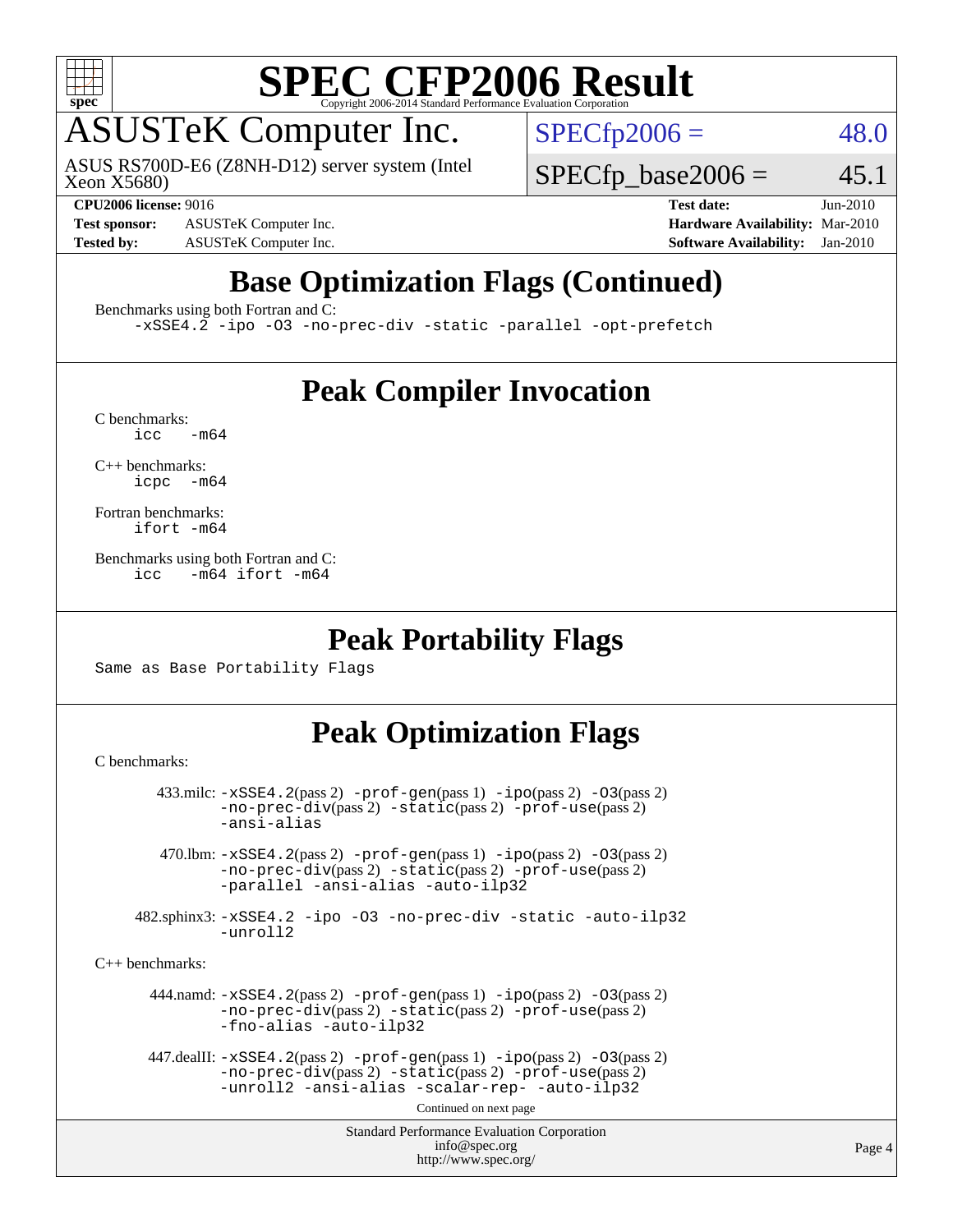

## ASUSTeK Computer Inc.

Xeon X5680) ASUS RS700D-E6 (Z8NH-D12) server system (Intel  $SPECTp2006 = 48.0$ 

 $SPECTp\_base2006 = 45.1$ 

**[Test sponsor:](http://www.spec.org/auto/cpu2006/Docs/result-fields.html#Testsponsor)** ASUSTeK Computer Inc. **[Hardware Availability:](http://www.spec.org/auto/cpu2006/Docs/result-fields.html#HardwareAvailability)** Mar-2010 **[Tested by:](http://www.spec.org/auto/cpu2006/Docs/result-fields.html#Testedby)** ASUSTeK Computer Inc. **[Software Availability:](http://www.spec.org/auto/cpu2006/Docs/result-fields.html#SoftwareAvailability)** Jan-2010

**[CPU2006 license:](http://www.spec.org/auto/cpu2006/Docs/result-fields.html#CPU2006license)** 9016 **[Test date:](http://www.spec.org/auto/cpu2006/Docs/result-fields.html#Testdate)** Jun-2010

### **[Peak Optimization Flags \(Continued\)](http://www.spec.org/auto/cpu2006/Docs/result-fields.html#PeakOptimizationFlags)**

 450.soplex: [-xSSE4.2](http://www.spec.org/cpu2006/results/res2010q3/cpu2006-20100705-12176.flags.html#user_peakPASS2_CXXFLAGSPASS2_LDFLAGS450_soplex_f-xSSE42_f91528193cf0b216347adb8b939d4107)(pass 2) [-prof-gen](http://www.spec.org/cpu2006/results/res2010q3/cpu2006-20100705-12176.flags.html#user_peakPASS1_CXXFLAGSPASS1_LDFLAGS450_soplex_prof_gen_e43856698f6ca7b7e442dfd80e94a8fc)(pass 1) [-ipo](http://www.spec.org/cpu2006/results/res2010q3/cpu2006-20100705-12176.flags.html#user_peakPASS2_CXXFLAGSPASS2_LDFLAGS450_soplex_f-ipo)(pass 2) [-O3](http://www.spec.org/cpu2006/results/res2010q3/cpu2006-20100705-12176.flags.html#user_peakPASS2_CXXFLAGSPASS2_LDFLAGS450_soplex_f-O3)(pass 2) [-no-prec-div](http://www.spec.org/cpu2006/results/res2010q3/cpu2006-20100705-12176.flags.html#user_peakPASS2_CXXFLAGSPASS2_LDFLAGS450_soplex_f-no-prec-div)(pass 2) [-static](http://www.spec.org/cpu2006/results/res2010q3/cpu2006-20100705-12176.flags.html#user_peakPASS2_CXXFLAGSPASS2_LDFLAGS450_soplex_f-static)(pass 2) [-prof-use](http://www.spec.org/cpu2006/results/res2010q3/cpu2006-20100705-12176.flags.html#user_peakPASS2_CXXFLAGSPASS2_LDFLAGS450_soplex_prof_use_bccf7792157ff70d64e32fe3e1250b55)(pass 2) [-opt-malloc-options=3](http://www.spec.org/cpu2006/results/res2010q3/cpu2006-20100705-12176.flags.html#user_peakOPTIMIZE450_soplex_f-opt-malloc-options_13ab9b803cf986b4ee62f0a5998c2238) [-auto-ilp32](http://www.spec.org/cpu2006/results/res2010q3/cpu2006-20100705-12176.flags.html#user_peakCXXOPTIMIZE450_soplex_f-auto-ilp32) 453.povray: [-xSSE4.2](http://www.spec.org/cpu2006/results/res2010q3/cpu2006-20100705-12176.flags.html#user_peakPASS2_CXXFLAGSPASS2_LDFLAGS453_povray_f-xSSE42_f91528193cf0b216347adb8b939d4107)(pass 2) [-prof-gen](http://www.spec.org/cpu2006/results/res2010q3/cpu2006-20100705-12176.flags.html#user_peakPASS1_CXXFLAGSPASS1_LDFLAGS453_povray_prof_gen_e43856698f6ca7b7e442dfd80e94a8fc)(pass 1) [-ipo](http://www.spec.org/cpu2006/results/res2010q3/cpu2006-20100705-12176.flags.html#user_peakPASS2_CXXFLAGSPASS2_LDFLAGS453_povray_f-ipo)(pass 2) [-O3](http://www.spec.org/cpu2006/results/res2010q3/cpu2006-20100705-12176.flags.html#user_peakPASS2_CXXFLAGSPASS2_LDFLAGS453_povray_f-O3)(pass 2) [-no-prec-div](http://www.spec.org/cpu2006/results/res2010q3/cpu2006-20100705-12176.flags.html#user_peakPASS2_CXXFLAGSPASS2_LDFLAGS453_povray_f-no-prec-div)(pass 2) [-static](http://www.spec.org/cpu2006/results/res2010q3/cpu2006-20100705-12176.flags.html#user_peakPASS2_CXXFLAGSPASS2_LDFLAGS453_povray_f-static)(pass 2) [-prof-use](http://www.spec.org/cpu2006/results/res2010q3/cpu2006-20100705-12176.flags.html#user_peakPASS2_CXXFLAGSPASS2_LDFLAGS453_povray_prof_use_bccf7792157ff70d64e32fe3e1250b55)(pass 2) [-unroll4](http://www.spec.org/cpu2006/results/res2010q3/cpu2006-20100705-12176.flags.html#user_peakCXXOPTIMIZE453_povray_f-unroll_4e5e4ed65b7fd20bdcd365bec371b81f) [-ansi-alias](http://www.spec.org/cpu2006/results/res2010q3/cpu2006-20100705-12176.flags.html#user_peakCXXOPTIMIZE453_povray_f-ansi-alias) [Fortran benchmarks](http://www.spec.org/auto/cpu2006/Docs/result-fields.html#Fortranbenchmarks): 410.bwaves: [-xSSE4.2](http://www.spec.org/cpu2006/results/res2010q3/cpu2006-20100705-12176.flags.html#user_peakOPTIMIZE410_bwaves_f-xSSE42_f91528193cf0b216347adb8b939d4107) [-ipo](http://www.spec.org/cpu2006/results/res2010q3/cpu2006-20100705-12176.flags.html#user_peakOPTIMIZE410_bwaves_f-ipo) [-O3](http://www.spec.org/cpu2006/results/res2010q3/cpu2006-20100705-12176.flags.html#user_peakOPTIMIZE410_bwaves_f-O3) [-no-prec-div](http://www.spec.org/cpu2006/results/res2010q3/cpu2006-20100705-12176.flags.html#user_peakOPTIMIZE410_bwaves_f-no-prec-div) [-static](http://www.spec.org/cpu2006/results/res2010q3/cpu2006-20100705-12176.flags.html#user_peakOPTIMIZE410_bwaves_f-static) [-opt-prefetch](http://www.spec.org/cpu2006/results/res2010q3/cpu2006-20100705-12176.flags.html#user_peakOPTIMIZE410_bwaves_f-opt-prefetch) [-parallel](http://www.spec.org/cpu2006/results/res2010q3/cpu2006-20100705-12176.flags.html#user_peakOPTIMIZE410_bwaves_f-parallel) 416.gamess:  $-xSSE4$ . 2(pass 2)  $-prof-gen(pass 1) -ipo(pass 2) -O3(pass 2)$  $-prof-gen(pass 1) -ipo(pass 2) -O3(pass 2)$  $-prof-gen(pass 1) -ipo(pass 2) -O3(pass 2)$  $-prof-gen(pass 1) -ipo(pass 2) -O3(pass 2)$  $-prof-gen(pass 1) -ipo(pass 2) -O3(pass 2)$  $-prof-gen(pass 1) -ipo(pass 2) -O3(pass 2)$ [-no-prec-div](http://www.spec.org/cpu2006/results/res2010q3/cpu2006-20100705-12176.flags.html#user_peakPASS2_FFLAGSPASS2_LDFLAGS416_gamess_f-no-prec-div)(pass 2) [-static](http://www.spec.org/cpu2006/results/res2010q3/cpu2006-20100705-12176.flags.html#user_peakPASS2_FFLAGSPASS2_LDFLAGS416_gamess_f-static)(pass 2) [-prof-use](http://www.spec.org/cpu2006/results/res2010q3/cpu2006-20100705-12176.flags.html#user_peakPASS2_FFLAGSPASS2_LDFLAGS416_gamess_prof_use_bccf7792157ff70d64e32fe3e1250b55)(pass 2) [-unroll2](http://www.spec.org/cpu2006/results/res2010q3/cpu2006-20100705-12176.flags.html#user_peakOPTIMIZE416_gamess_f-unroll_784dae83bebfb236979b41d2422d7ec2) [-Ob0](http://www.spec.org/cpu2006/results/res2010q3/cpu2006-20100705-12176.flags.html#user_peakOPTIMIZE416_gamess_f-Ob_n_fbe6f6428adb7d4b74b1e99bb2444c2d) [-ansi-alias](http://www.spec.org/cpu2006/results/res2010q3/cpu2006-20100705-12176.flags.html#user_peakOPTIMIZE416_gamess_f-ansi-alias) [-scalar-rep-](http://www.spec.org/cpu2006/results/res2010q3/cpu2006-20100705-12176.flags.html#user_peakOPTIMIZE416_gamess_f-disablescalarrep_abbcad04450fb118e4809c81d83c8a1d) 434.zeusmp: basepeak = yes 437.leslie3d: basepeak = yes 459.GemsFDTD: [-xSSE4.2](http://www.spec.org/cpu2006/results/res2010q3/cpu2006-20100705-12176.flags.html#user_peakPASS2_FFLAGSPASS2_LDFLAGS459_GemsFDTD_f-xSSE42_f91528193cf0b216347adb8b939d4107)(pass 2) [-prof-gen](http://www.spec.org/cpu2006/results/res2010q3/cpu2006-20100705-12176.flags.html#user_peakPASS1_FFLAGSPASS1_LDFLAGS459_GemsFDTD_prof_gen_e43856698f6ca7b7e442dfd80e94a8fc)(pass 1) [-ipo](http://www.spec.org/cpu2006/results/res2010q3/cpu2006-20100705-12176.flags.html#user_peakPASS2_FFLAGSPASS2_LDFLAGS459_GemsFDTD_f-ipo)(pass 2) [-O3](http://www.spec.org/cpu2006/results/res2010q3/cpu2006-20100705-12176.flags.html#user_peakPASS2_FFLAGSPASS2_LDFLAGS459_GemsFDTD_f-O3)(pass 2) [-no-prec-div](http://www.spec.org/cpu2006/results/res2010q3/cpu2006-20100705-12176.flags.html#user_peakPASS2_FFLAGSPASS2_LDFLAGS459_GemsFDTD_f-no-prec-div)(pass 2) [-static](http://www.spec.org/cpu2006/results/res2010q3/cpu2006-20100705-12176.flags.html#user_peakPASS2_FFLAGSPASS2_LDFLAGS459_GemsFDTD_f-static)(pass 2) [-prof-use](http://www.spec.org/cpu2006/results/res2010q3/cpu2006-20100705-12176.flags.html#user_peakPASS2_FFLAGSPASS2_LDFLAGS459_GemsFDTD_prof_use_bccf7792157ff70d64e32fe3e1250b55)(pass 2) [-unroll2](http://www.spec.org/cpu2006/results/res2010q3/cpu2006-20100705-12176.flags.html#user_peakOPTIMIZE459_GemsFDTD_f-unroll_784dae83bebfb236979b41d2422d7ec2) [-Ob0](http://www.spec.org/cpu2006/results/res2010q3/cpu2006-20100705-12176.flags.html#user_peakOPTIMIZE459_GemsFDTD_f-Ob_n_fbe6f6428adb7d4b74b1e99bb2444c2d) [-opt-prefetch](http://www.spec.org/cpu2006/results/res2010q3/cpu2006-20100705-12176.flags.html#user_peakOPTIMIZE459_GemsFDTD_f-opt-prefetch) [-parallel](http://www.spec.org/cpu2006/results/res2010q3/cpu2006-20100705-12176.flags.html#user_peakOPTIMIZE459_GemsFDTD_f-parallel)  $465$ .tonto:  $-xSSE4$ .  $2(pass 2)$  [-prof-gen](http://www.spec.org/cpu2006/results/res2010q3/cpu2006-20100705-12176.flags.html#user_peakPASS1_FFLAGSPASS1_LDFLAGS465_tonto_prof_gen_e43856698f6ca7b7e442dfd80e94a8fc)(pass 1) [-ipo](http://www.spec.org/cpu2006/results/res2010q3/cpu2006-20100705-12176.flags.html#user_peakPASS2_FFLAGSPASS2_LDFLAGS465_tonto_f-ipo)(pass 2) -03(pass 2) [-no-prec-div](http://www.spec.org/cpu2006/results/res2010q3/cpu2006-20100705-12176.flags.html#user_peakPASS2_FFLAGSPASS2_LDFLAGS465_tonto_f-no-prec-div)(pass 2) [-static](http://www.spec.org/cpu2006/results/res2010q3/cpu2006-20100705-12176.flags.html#user_peakPASS2_FFLAGSPASS2_LDFLAGS465_tonto_f-static)(pass 2) [-prof-use](http://www.spec.org/cpu2006/results/res2010q3/cpu2006-20100705-12176.flags.html#user_peakPASS2_FFLAGSPASS2_LDFLAGS465_tonto_prof_use_bccf7792157ff70d64e32fe3e1250b55)(pass 2) [-inline-calloc](http://www.spec.org/cpu2006/results/res2010q3/cpu2006-20100705-12176.flags.html#user_peakOPTIMIZE465_tonto_f-inline-calloc) [-opt-malloc-options=3](http://www.spec.org/cpu2006/results/res2010q3/cpu2006-20100705-12176.flags.html#user_peakOPTIMIZE465_tonto_f-opt-malloc-options_13ab9b803cf986b4ee62f0a5998c2238) [-auto](http://www.spec.org/cpu2006/results/res2010q3/cpu2006-20100705-12176.flags.html#user_peakOPTIMIZE465_tonto_f-auto) [-unroll4](http://www.spec.org/cpu2006/results/res2010q3/cpu2006-20100705-12176.flags.html#user_peakOPTIMIZE465_tonto_f-unroll_4e5e4ed65b7fd20bdcd365bec371b81f) [Benchmarks using both Fortran and C](http://www.spec.org/auto/cpu2006/Docs/result-fields.html#BenchmarksusingbothFortranandC): 435.gromacs:  $-xSSE4$ . 2(pass 2)  $-prof-gen(pass 1) -ipo(pass 2) -O3(pass 2)$  $-prof-gen(pass 1) -ipo(pass 2) -O3(pass 2)$  $-prof-gen(pass 1) -ipo(pass 2) -O3(pass 2)$  $-prof-gen(pass 1) -ipo(pass 2) -O3(pass 2)$  $-prof-gen(pass 1) -ipo(pass 2) -O3(pass 2)$  $-prof-gen(pass 1) -ipo(pass 2) -O3(pass 2)$ [-no-prec-div](http://www.spec.org/cpu2006/results/res2010q3/cpu2006-20100705-12176.flags.html#user_peakPASS2_CFLAGSPASS2_FFLAGSPASS2_LDFLAGS435_gromacs_f-no-prec-div)(pass 2) [-static](http://www.spec.org/cpu2006/results/res2010q3/cpu2006-20100705-12176.flags.html#user_peakPASS2_CFLAGSPASS2_FFLAGSPASS2_LDFLAGS435_gromacs_f-static)(pass 2) [-prof-use](http://www.spec.org/cpu2006/results/res2010q3/cpu2006-20100705-12176.flags.html#user_peakPASS2_CFLAGSPASS2_FFLAGSPASS2_LDFLAGS435_gromacs_prof_use_bccf7792157ff70d64e32fe3e1250b55)(pass 2) [-opt-prefetch](http://www.spec.org/cpu2006/results/res2010q3/cpu2006-20100705-12176.flags.html#user_peakOPTIMIZE435_gromacs_f-opt-prefetch) [-auto-ilp32](http://www.spec.org/cpu2006/results/res2010q3/cpu2006-20100705-12176.flags.html#user_peakCOPTIMIZE435_gromacs_f-auto-ilp32) 436.cactusADM: [-xSSE4.2](http://www.spec.org/cpu2006/results/res2010q3/cpu2006-20100705-12176.flags.html#user_peakPASS2_CFLAGSPASS2_FFLAGSPASS2_LDFLAGS436_cactusADM_f-xSSE42_f91528193cf0b216347adb8b939d4107)(pass 2) [-prof-gen](http://www.spec.org/cpu2006/results/res2010q3/cpu2006-20100705-12176.flags.html#user_peakPASS1_CFLAGSPASS1_FFLAGSPASS1_LDFLAGS436_cactusADM_prof_gen_e43856698f6ca7b7e442dfd80e94a8fc)(pass 1) [-ipo](http://www.spec.org/cpu2006/results/res2010q3/cpu2006-20100705-12176.flags.html#user_peakPASS2_CFLAGSPASS2_FFLAGSPASS2_LDFLAGS436_cactusADM_f-ipo)(pass 2) [-O3](http://www.spec.org/cpu2006/results/res2010q3/cpu2006-20100705-12176.flags.html#user_peakPASS2_CFLAGSPASS2_FFLAGSPASS2_LDFLAGS436_cactusADM_f-O3)(pass 2) [-no-prec-div](http://www.spec.org/cpu2006/results/res2010q3/cpu2006-20100705-12176.flags.html#user_peakPASS2_CFLAGSPASS2_FFLAGSPASS2_LDFLAGS436_cactusADM_f-no-prec-div)(pass 2) [-static](http://www.spec.org/cpu2006/results/res2010q3/cpu2006-20100705-12176.flags.html#user_peakPASS2_CFLAGSPASS2_FFLAGSPASS2_LDFLAGS436_cactusADM_f-static)(pass 2) [-prof-use](http://www.spec.org/cpu2006/results/res2010q3/cpu2006-20100705-12176.flags.html#user_peakPASS2_CFLAGSPASS2_FFLAGSPASS2_LDFLAGS436_cactusADM_prof_use_bccf7792157ff70d64e32fe3e1250b55)(pass 2) [-unroll2](http://www.spec.org/cpu2006/results/res2010q3/cpu2006-20100705-12176.flags.html#user_peakOPTIMIZE436_cactusADM_f-unroll_784dae83bebfb236979b41d2422d7ec2) [-opt-prefetch](http://www.spec.org/cpu2006/results/res2010q3/cpu2006-20100705-12176.flags.html#user_peakOPTIMIZE436_cactusADM_f-opt-prefetch) [-parallel](http://www.spec.org/cpu2006/results/res2010q3/cpu2006-20100705-12176.flags.html#user_peakOPTIMIZE436_cactusADM_f-parallel) [-auto-ilp32](http://www.spec.org/cpu2006/results/res2010q3/cpu2006-20100705-12176.flags.html#user_peakCOPTIMIZE436_cactusADM_f-auto-ilp32) 454.calculix: [-xSSE4.2](http://www.spec.org/cpu2006/results/res2010q3/cpu2006-20100705-12176.flags.html#user_peakOPTIMIZE454_calculix_f-xSSE42_f91528193cf0b216347adb8b939d4107) [-ipo](http://www.spec.org/cpu2006/results/res2010q3/cpu2006-20100705-12176.flags.html#user_peakOPTIMIZE454_calculix_f-ipo) [-O3](http://www.spec.org/cpu2006/results/res2010q3/cpu2006-20100705-12176.flags.html#user_peakOPTIMIZE454_calculix_f-O3) [-no-prec-div](http://www.spec.org/cpu2006/results/res2010q3/cpu2006-20100705-12176.flags.html#user_peakOPTIMIZE454_calculix_f-no-prec-div) [-static](http://www.spec.org/cpu2006/results/res2010q3/cpu2006-20100705-12176.flags.html#user_peakOPTIMIZE454_calculix_f-static) [-auto-ilp32](http://www.spec.org/cpu2006/results/res2010q3/cpu2006-20100705-12176.flags.html#user_peakCOPTIMIZE454_calculix_f-auto-ilp32) 481.wrf: Same as 454.calculix The flags file that was used to format this result can be browsed at <http://www.spec.org/cpu2006/flags/Intel-ic11.1-linux64-revF.20100609.html>